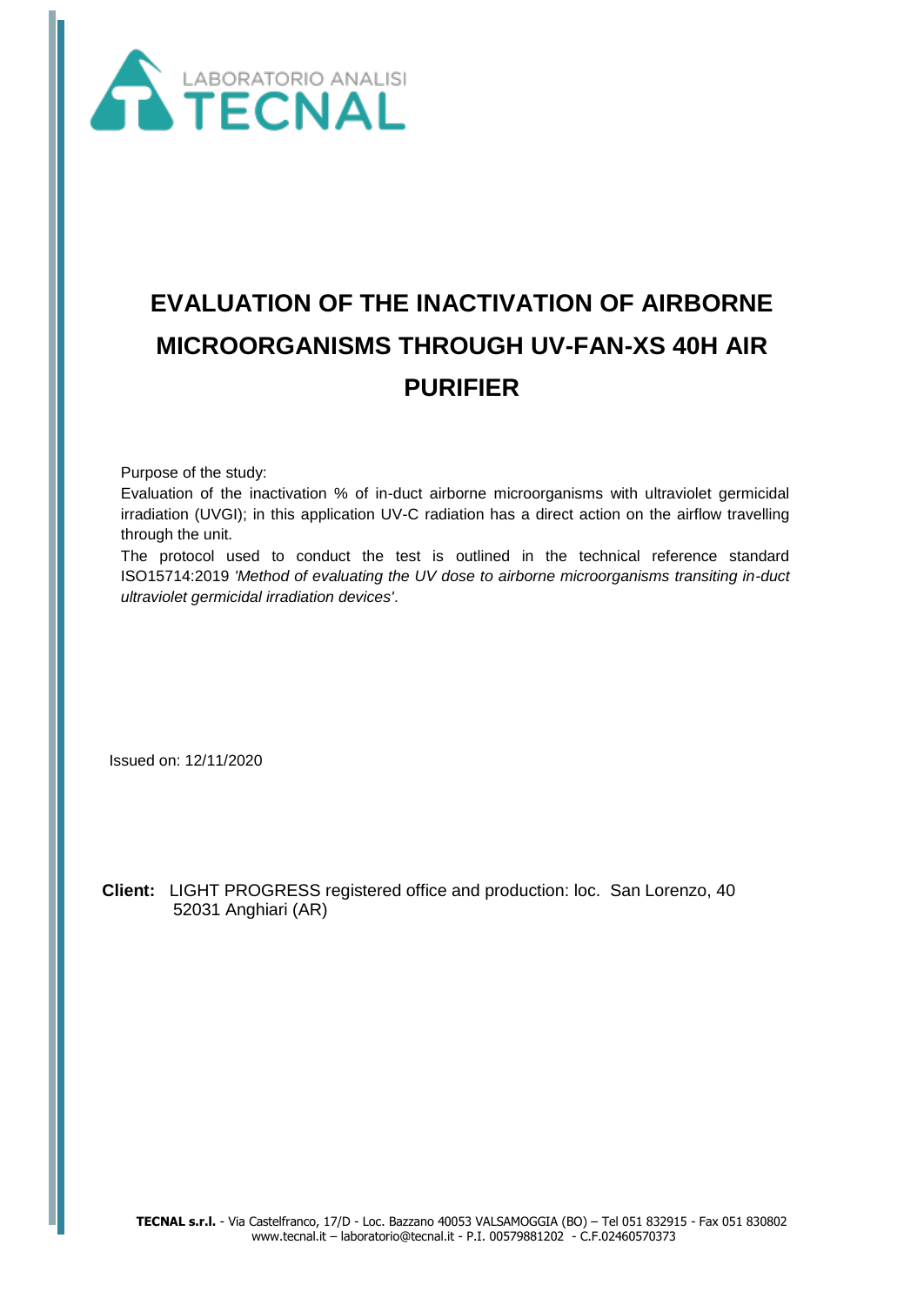

# **Summary:**

| b)    |  |
|-------|--|
| C)    |  |
| d)    |  |
| e)    |  |
| $f$ ) |  |
| g)    |  |

#### **Attachments:**

Test Report 377189 of 06/11/2020 Test Report 377190 of 06/11/2020 Test Report 377549 of 06/11/2020 Test Report 377550 of 06/11/2020 Test Report 378786 of 06/11/2020 Test Report 380760 of 06/11/2020 Test Report 378787 of 06/11/2020 Test Report 380763 of 06/11/2020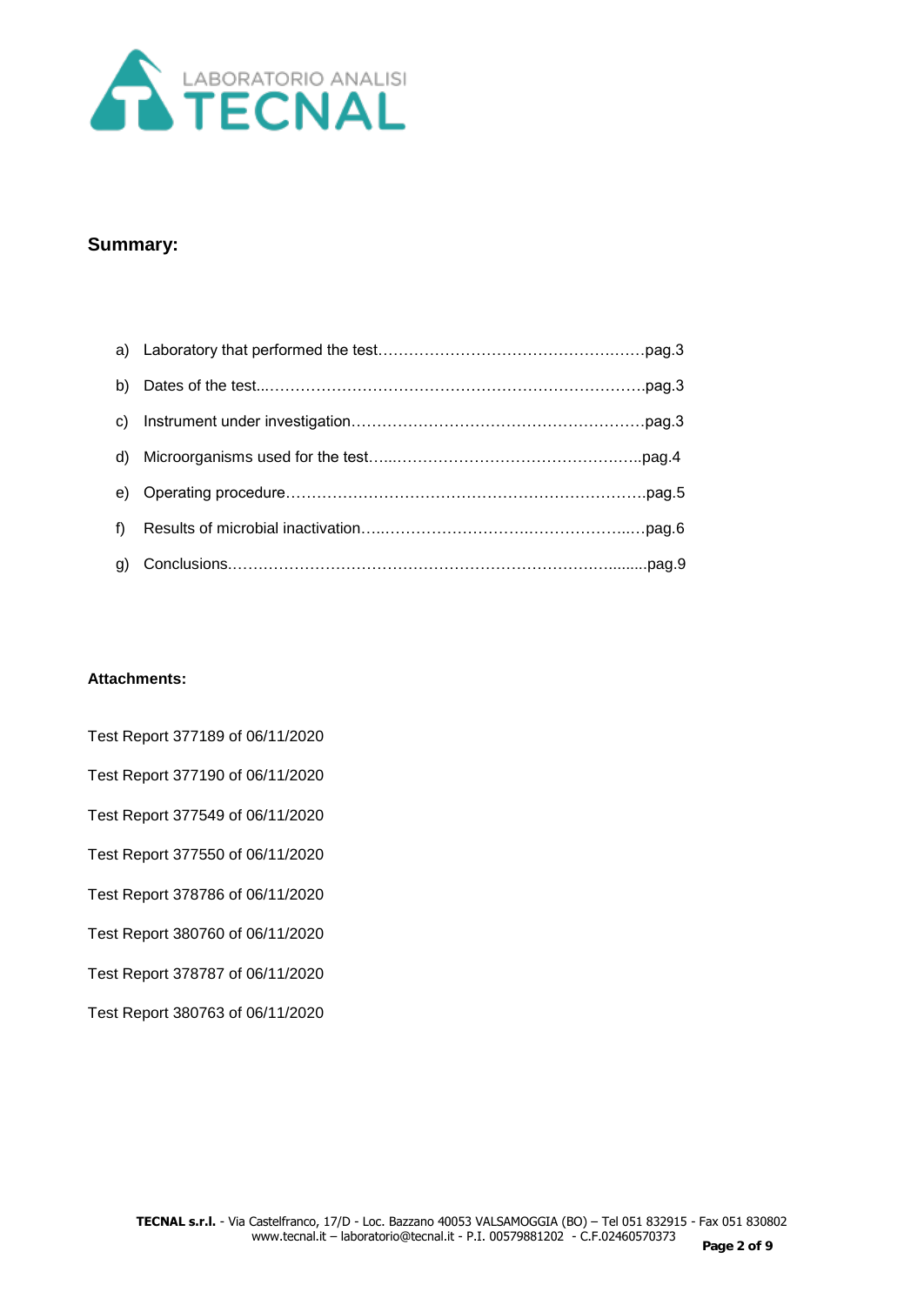

**a) Laboratory that performed the test:**

Tests and microbiological analysis were performed by Tecnal s.r.l. laboratory located in via Castelfranco 17d 40053 Valsamoggia loc. Bazzano (BO).

**b) Date of the test:**

From 09/10/2020 to 26/10/2020

**c) Instrument under investigation:**

**UV-FAN-XS 40H AIR PURIFIER –** serial N°: A08-20E; year 2020. The duct is closed in all its parts so to prevent any human exposure.

#### **Technical data provided by the client:**

- UVC lamp power: 14W
- Power supply: 230 Volt -50/60Hz -40Watt
- Maximum flow rate: 125 m<sup>3</sup>/h
- Flow speed: 2m/sec
- Cross sectional area:  $0.0166$  m<sup>2</sup>

The air transits through a turbulence-directed system so that each thread of air touches the wall of the lamp. Internally it is mirror-coated with a reflection coefficient of 85% at a wavelength of 253.7 nm.

Technical characteristics GERMICIDAL LAMPS (UV-C): Information can be found in the CHS-40WH data sheet provided by the customer.

*Images of the instrument under investigation:*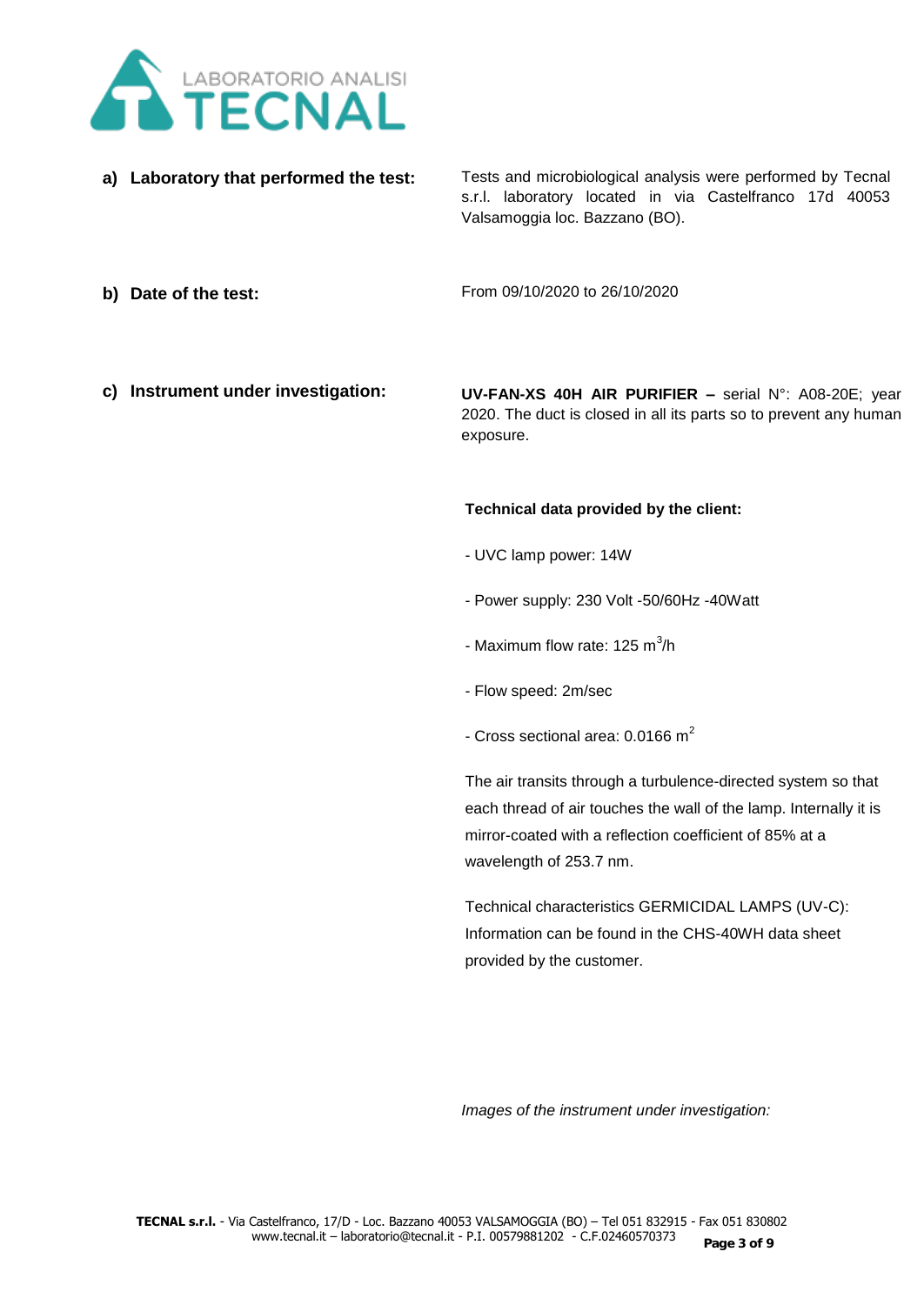



# **d) Microorganism used for the test:**

Bacterial strain used for the test:

*Serratia marcescens ATCC13880* - Gram-negative bacterium, member of the Enterobacteriaceae family; it has a susceptibility constant K ranging from 0.1  $\text{m}^2$ /J to 0.9  $\text{m}^2$ /J, representing the microorganism with high susceptibility to UV radiation.

*Bacillus subtilis ATCC6633* - Gram-positive bacterium from the Bacillaceae family; has a susceptibility constant K ranging from 0.02  $m^2$ /J to 0.07  $m^2$ /J, representing the microorganism with low susceptibility to UV radiation.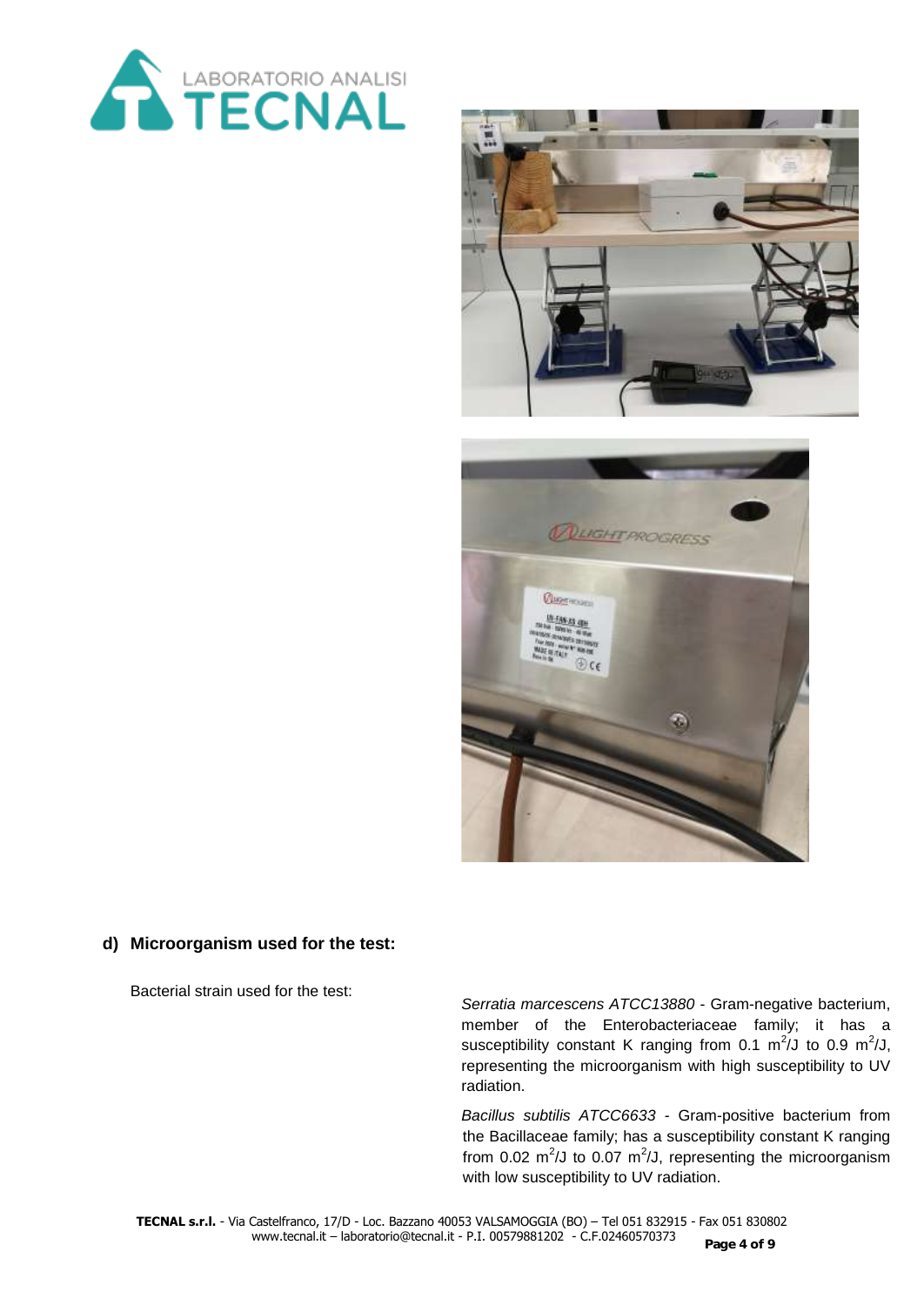

*Cladosporium sphaerospermum ATCC11289* - A sporeforming fungus with a susceptibility constant K ranging from 0.0008  $m^2$ /J to 0.002  $m^2$ /J, representing the fungus with high susceptibility to UV radiation.

Preparation of the bacterial strains (point 6.2): The bacterial strains were initially reconstituted in culture broth according to the supplier's instructions; the micro-organisms were then grown on solid culture medium plates; from the colonies obtained on the plate, after appropriate dilutions, microbial solutions were obtained at the desired cfu/ml concentration for inoculation.

Diluent for bacterial strains:

Demineralized sterile water

Culture Medium Plates (Annex A):

Potato dextrose agar (PDA)

Nutrient Agar (Plate count agar - PCA)

Incubation times and temperatures of plates for microorganisms recover from the UVGI device:

# **e) Operating procedure**

*Bacillus subtilis: 24 -48 hours in thermostat at 32°C+-1°C Cladosporium sphaerospermum: 72-120 hours at 25°C+-1°C* 

*Serratia marcescens: 24 -48 hours in thermostat at 32°C+-1°C*

The micro-organisms are introduced into the device by means of an aerosol generator; the technician sets up the Anderson impactor with the culture medium plates foreseen for the microorganism, performs preliminary flow checks of the flow generator.

The technician connects the aerosol generator in the inlet hole and the Anderson impactor in the outlet hole of the device and starts the recovery of the micro-organisms following the operating protocol as indicated in point 7.3 of the standard.

The test is performed in triplicate with both UVC light off and on.

The culture medium plates are then incubated under the above conditions.

Room conditions durign the test:

Temperature 25°C +- 2°C Humidity 50%+-10%

The flow of air exiting the device is measured with an anemometer inserted by the client in the final part of the duct; the measurement is carried out at the beginning and end of each test. The average flow value recorded at the beginning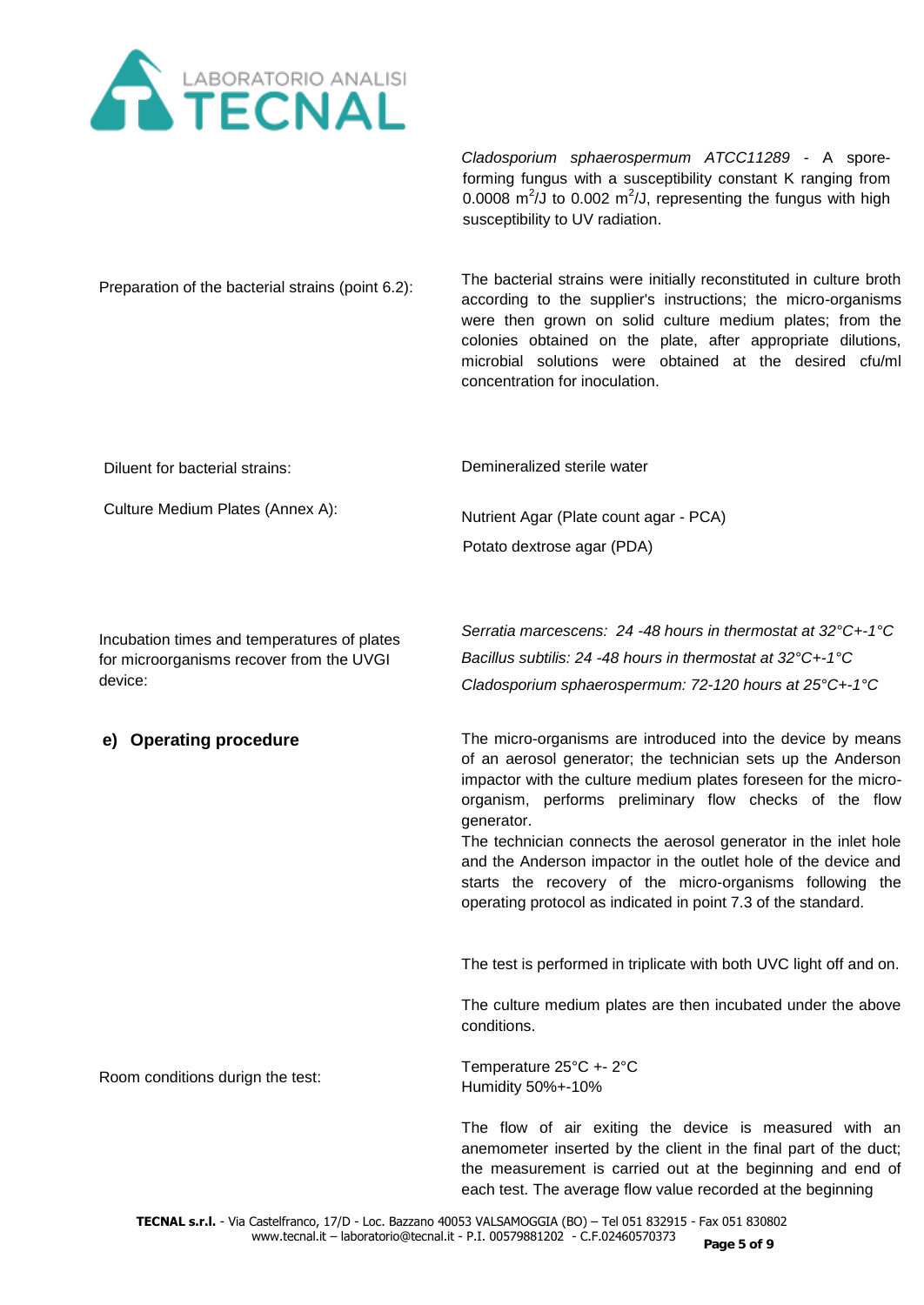

and end of the tests varies between 1.5 CMM and 2.2 CMM (CMM =  $m^3$  per minute).

The test is performed at the only flow foreseen for the type of device.





Counting of the colonies:

Microbial colony counts on Anderson sampler plates are adjusted to allow for coincidence sampling, that is the increased probability that more than one microbial particle is deposited at an impact site; therefore, the provided conversion tables are used.

#### **f) Results of microbial inactivation**

Each test is carried out in triplicate; each result obtained is verified to have a relative difference of less than 50%.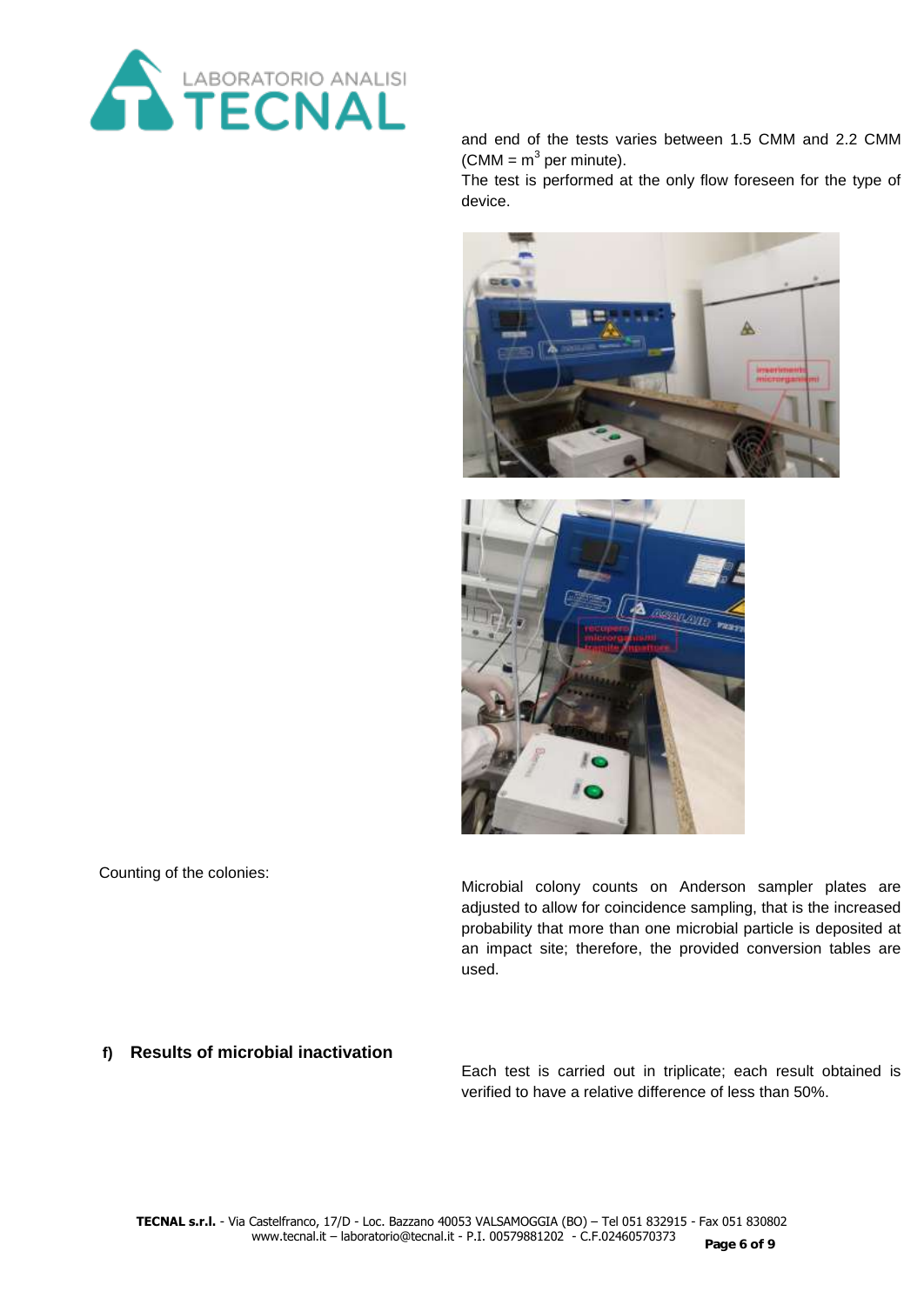

The bacterial inactivation values derived from calculations using the cfu/m<sup>3</sup> values are shown in the following tables:

#### *1- Serratia marcescens:*

| $ufc/m3$ average value UVC lamp off | ufc/m <sup>3</sup> average value UVC<br>lamp on |
|-------------------------------------|-------------------------------------------------|
| 32.596                              |                                                 |
|                                     |                                                 |

| <b>INACTIVATION RATE (point 3.1.9)</b> |           |
|----------------------------------------|-----------|
| $NO/N\% = (NO-N)/NOx100$               | Log(NO/N) |
| 100,0                                  | 4.6       |

## *2- Bacillus subtilis:*

| ufc/m <sup>3</sup> average value UVC lamp off | ufc/m <sup>3</sup> average value UVC<br>lamp on |
|-----------------------------------------------|-------------------------------------------------|
| 32.045                                        |                                                 |

| <b>INACTIVATION RATE</b> (point 3.1.9) |           |  |
|----------------------------------------|-----------|--|
| NO/N%= (NO-N)/NO x100                  | Log(NO/N) |  |
| 99.99                                  | 4.14      |  |

#### *3- Cladosporium sphaerospermum:*

| ufc/m <sup>3</sup> average value UVC lamp off | ufc/m <sup>3</sup> average value UVC<br>lamp on |
|-----------------------------------------------|-------------------------------------------------|
| 5.583                                         | 3.124                                           |

| <b>INACTIVATION RATE</b> (point 3.1.9) |           |
|----------------------------------------|-----------|
| N0/N%= (N0-N)/N0 x100                  | Log(NO/N) |
| 44,1                                   | 0.25      |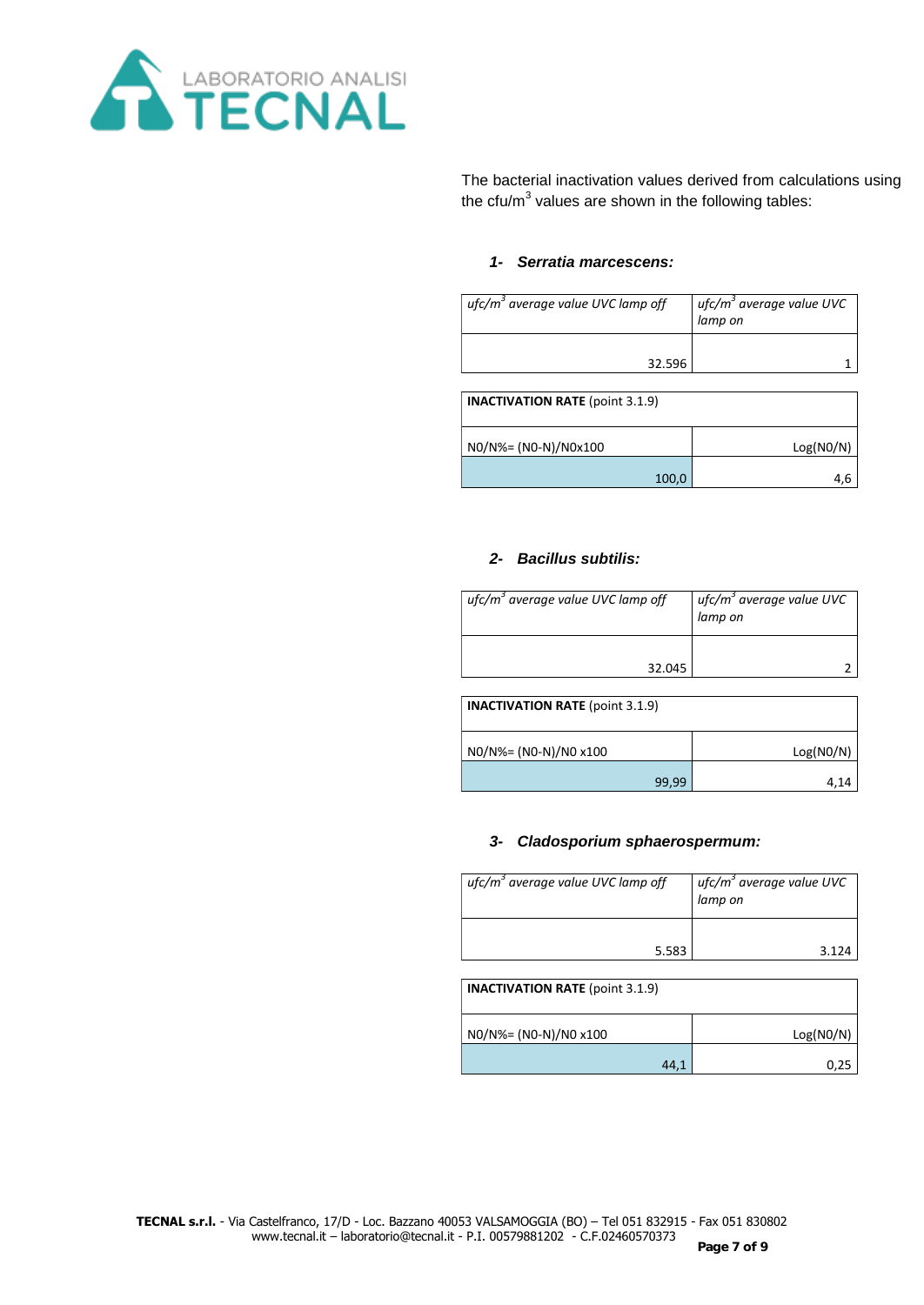

By applying the formula (point 3.1.10), the dose D that resulted in the microbial inactivation % found in this study can be derived:

*ln (N0/N) = KD*

where:

D UVC dose K susceptibility constant (derived from Annex C list - ISO 15714:2019) N0 micro-organisms recovered without UV-C activity N microorganisms recovered after UV-C activity

## *1-Serratia marcescens:*

D=11.58 J/m<sup>2</sup> UV dose calculated from K=0.92 (Lai, 2004) *D90 from bibliography: 3 J/m<sup>2</sup>*

## *2-Bacillus subtilis:*

D=56.56 UV dose calculated from K=0.16858 (Nakamura, 1987) *D90 from bibliography: 14 J/m<sup>2</sup>*

#### *3-Cladosporium sphaerospermum:*

D= 276.53 UV dose calculated from K=0.0021 (VanOsdell, 2002) *D90 from bibliography: 1.439 J/m<sup>2</sup>*